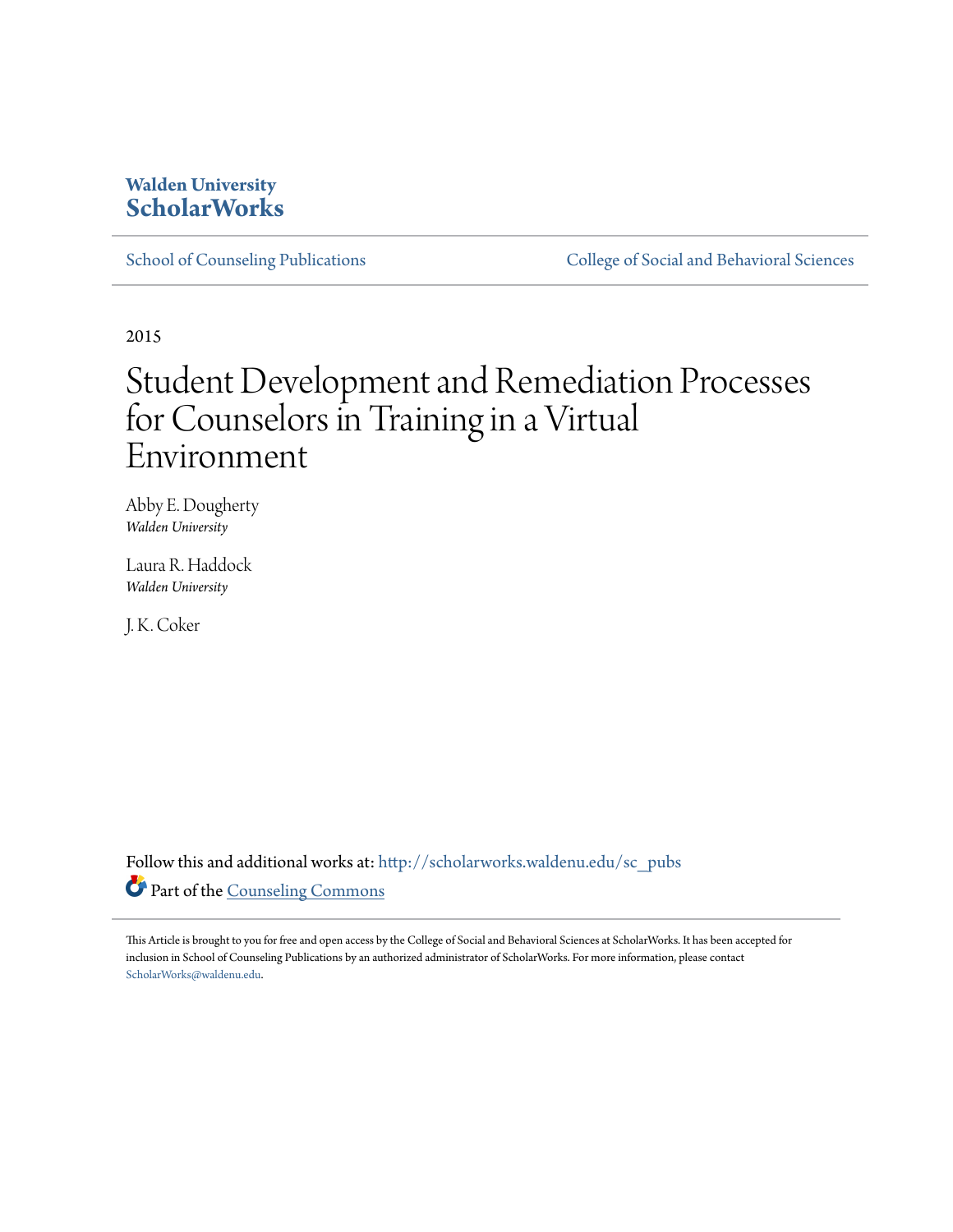# **VISTAS Online**

**ACA Knowledge Center** counseling.org/knowledge-center/vistas 703-823-9800 x281 | 800-347-6647 x281

By Drs. Garry R. Walz and Jeanne C. Bleuer of Counseling Outfitters, LLC | Sponsored by the American Counseling Association

#### Article 1

### **Student Development and Remediation Processes for Counselors in Training in a Virtual Environment**

Paper based on a program presented at the 2013 ACES Conference, October 17-20, Denver, CO.

#### Abby E. Dougherty, Laura S. Haddock, and J. Kelly Coker

Dougherty, Abby E., acquired her BA in Art Therapy from Arcadia University in 2005. She received her master's in Mental Health Counseling from Walden University in 2010 and is currently seeking her PhD in Counselor Education and Supervision from Walden University where she also holds a graduate assistantship. Her areas of interest include contemplative pedagogy, mindfulnessbased practices, addictions, and social–emotional experience for college students with learning disabilities.

Haddock, Laura S., is program coordinator for the Counselor Education and Supervision PhD program at Walden University. She has been a counselor educator since 2005, supported by more than 2 decades as a mental health counselor. Her research interests include counselor wellness and secondary trauma, spirituality, crisis response, cultural diversity, and supervision.

Coker, J. Kelly, is the senior director of accreditation and academic operations at Walden University. She has been a counselor educator for 15 years. Her areas of expertise include counseling program accreditation, program evaluation, clinical supervision, and training adult learners. Her background is in both school counseling and mental health counseling with an addiction focus.

#### **Abstract**

Counselor educators are charged with training competent, ethical professionals with a strong counselor identity. Online counselor education programs are presented with unique challenges and considerations when attempting to promote student development. Explorations of these challenges, as well as a gatekeeping model to address remediation and procedural fairness, are addressed. Case examples are inclusive of multiple participant roles including counselor educator, supervisor, and student.

*Keywords*: student development, online supervision, remediation, counselor, counselor education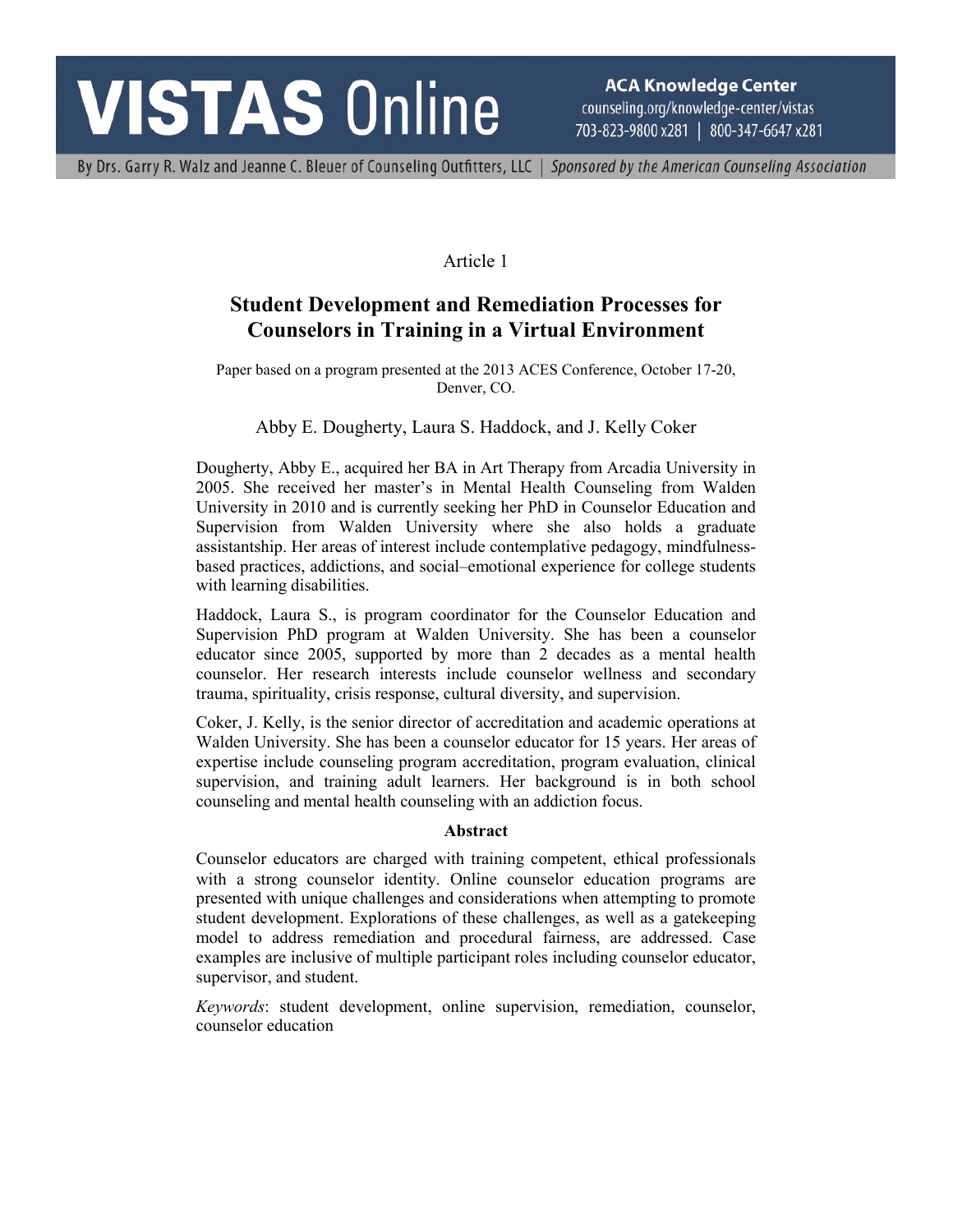Counselor educators are charged with training competent, ethical professionals with a strong counselor identity. According to the Council for Accreditation of Counseling and Related Educational Programs (CACREP; 2009), students should possess both comprehensive knowledge and skill to apply the knowledge. Of importance, however, is that the concept of professionalism is not always clearly defined. What does it mean to be a "professional"? As a noun, a professional is an individual with training to do a particular job (Merriam-Webster's online dictionary, n.d.). As an adjective, however, the term professional takes on new meaning. As a description, "professional" is more about exhibiting characteristics consistent with the technical or ethical standards of a profession (Merriam-Webster' s online dictionary, n.d.). Counselor educators are in the business of training counselors as well as fostering professional development. And because online courses are becoming more common, and enrollment in such courses is outpacing total student enrollment at U.S. colleges and universities (Allen & Seaman, 2008), counselor educators are faced with unique challenges related to student development. According to CACREP (2009), there are currently two fully accredited online counselor education and supervision programs, though many land-based institutions are incorporating online components into the curriculum. Given the relatively new development of counselor education and supervision programs offered through online means, numerous questions and concerns exist regarding ways to effectively promote student development to ensure doctoral students are prepared to be effective counselor educators and supervisors. The absence of literature related to online facilitation of student development suggests a need for our profession to examine this process. The following article includes experiences within an online student development model for doctoral students in counselor education and supervision in an online environment. Case studies are included to present the perspectives of administration, faculty and students, specifically including student development, remediation, and procedural fairness.

#### **Student Comportment in the Virtual Classroom**

VanZandt (1990) developed an operational definition of professionalism that included how one "promotes or maintains the image of the profession" (p. 243). It has also been suggested that professionalism includes both attitudes and actions (Mikos & Akos, 2005) For example, the student's capacity to display respectful interaction with or about peers, faculty, colleagues, and clients is an integral component of professional appropriateness. Thus, successful completion of a counselor training program is not limited to academic success. Students must demonstrate the interpersonal capacity to relate to others in an appropriate and professional manner.

According to the *2009 CACREP Standards*, program faculty in counseling programs need to conduct "…a systematic developmental assessment of each student's progress throughout the program, including consideration of the student's academic performance, professional development, and personal development" (CACREP, 2009, Section 1.P.). While academic performance measures tend to be straightforward, components of the professional and personal development can be challenging to systemically evaluate in a virtual environment. Specifically, counselor educators within a virtual classroom are often working without visual cues when engaging with students via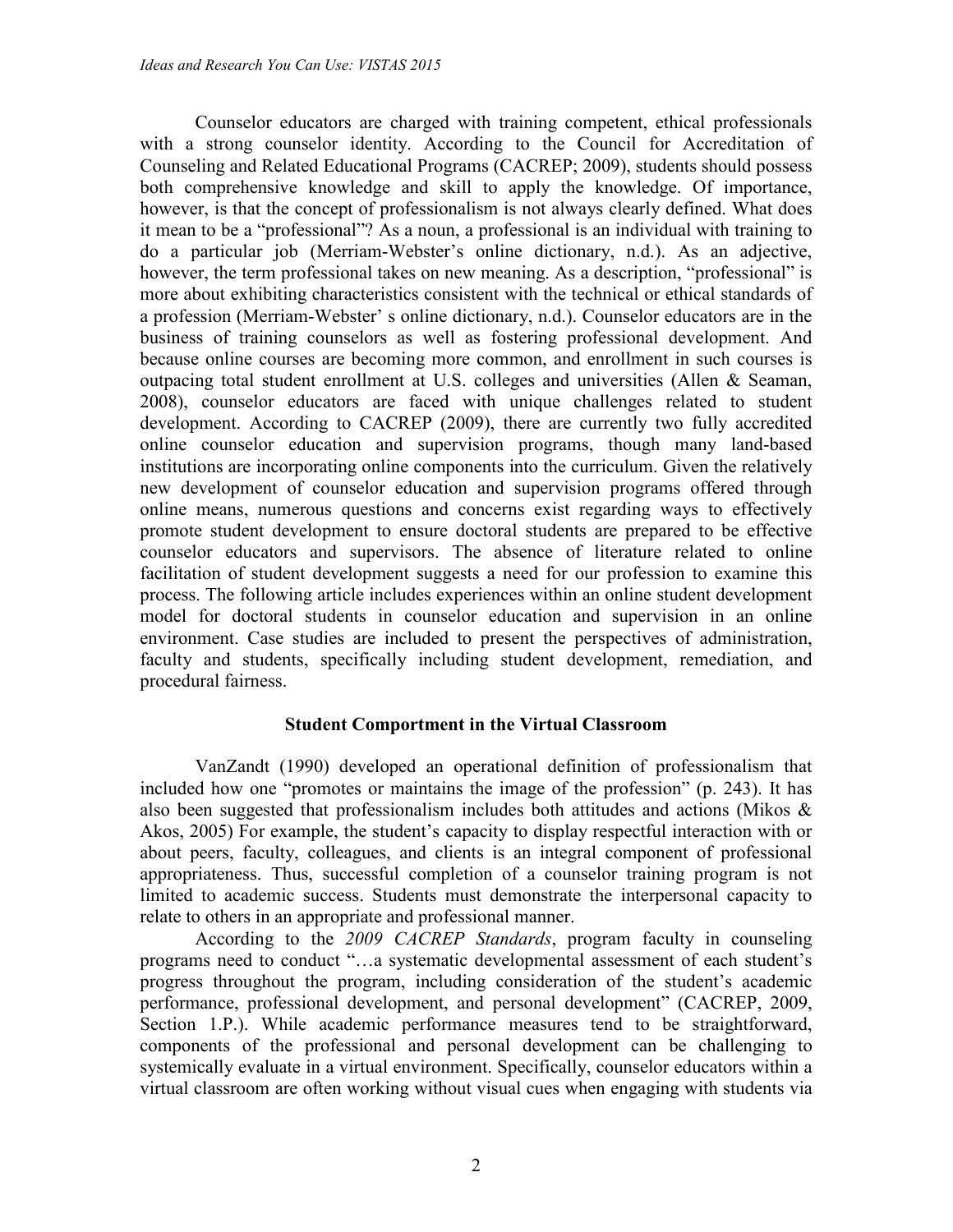computer technology and are frequently faced with electronic, written correspondence serving as primary evidence of student professionalism. Students with little or no experience working within an online environment may require education specific to cyber civility as an element of professional development. How do we, as counselor educators in an online platform, ensure this development? We propose a gatekeeping model for the virtual classroom which includes the following key components:

1) Proactive communication with students about expectations for professional development for the counseling profession, but also for interacting in a virtual environment,

2) Clear guidelines and process for assessing development of "professionalism" within a virtual environment,

3) Clear process and guidelines for addressing identified issues in development within a virtual classroom, and

4) Clear process for intervention, remediation, and program dismissal for a virtual environment, as needed.

#### **Proactive Communication**

As we established an approach for online student development, we promoted a model that clearly and succinctly outlines the process for addressing student professional development. The *ACA Code of Ethics* (ACA, 2014) and the *2009 CACREP Standards* (CACREP, 2009) address aspects of student informed consent and require specific content to be distributed to students via program orientations and handbooks. Within our online model, students are informed, through multiple media sources such as student guides, new student orientation, and course content, of what the expectations are for student academic performance, ethical behavior and competencies, and professional behavior and comportment. Sangganjanavanich and Magnuson (2009) reported that when faculty advisors overlooked their students' needs and expectations, there was an increase in student frustration and disappointment. Thus, students within our virtual environment are informed via written format, as well as auditory means such as video streaming, in an effort to meet the needs of every student. Because online programs typically include a great deal of written exchange, being proactive about communicating with students in more than one format can help ensure successful receipt of information. As adult learners, students offered tools that promoted learning in a variety of ways demonstrate higher scores in general and show greater potential for improvement when deficits are noted (Renfro-Michel, O'Halloran, & Delaney, 2010).This multifaceted approach to informed consent protects student counselors while promoting the protection of counseling faculty members and programs from claims of deception or misinformation. The program's Student Handbook, Field Experience Manuals, and New Student Orientation materials are relevant sources of this information for students.

#### **Assessing Development of Professionalism in a Virtual Environment**

As our model emerged, in addition to having a clearly articulated process for addressing student concerns as they arise, we also developed a way to assess all students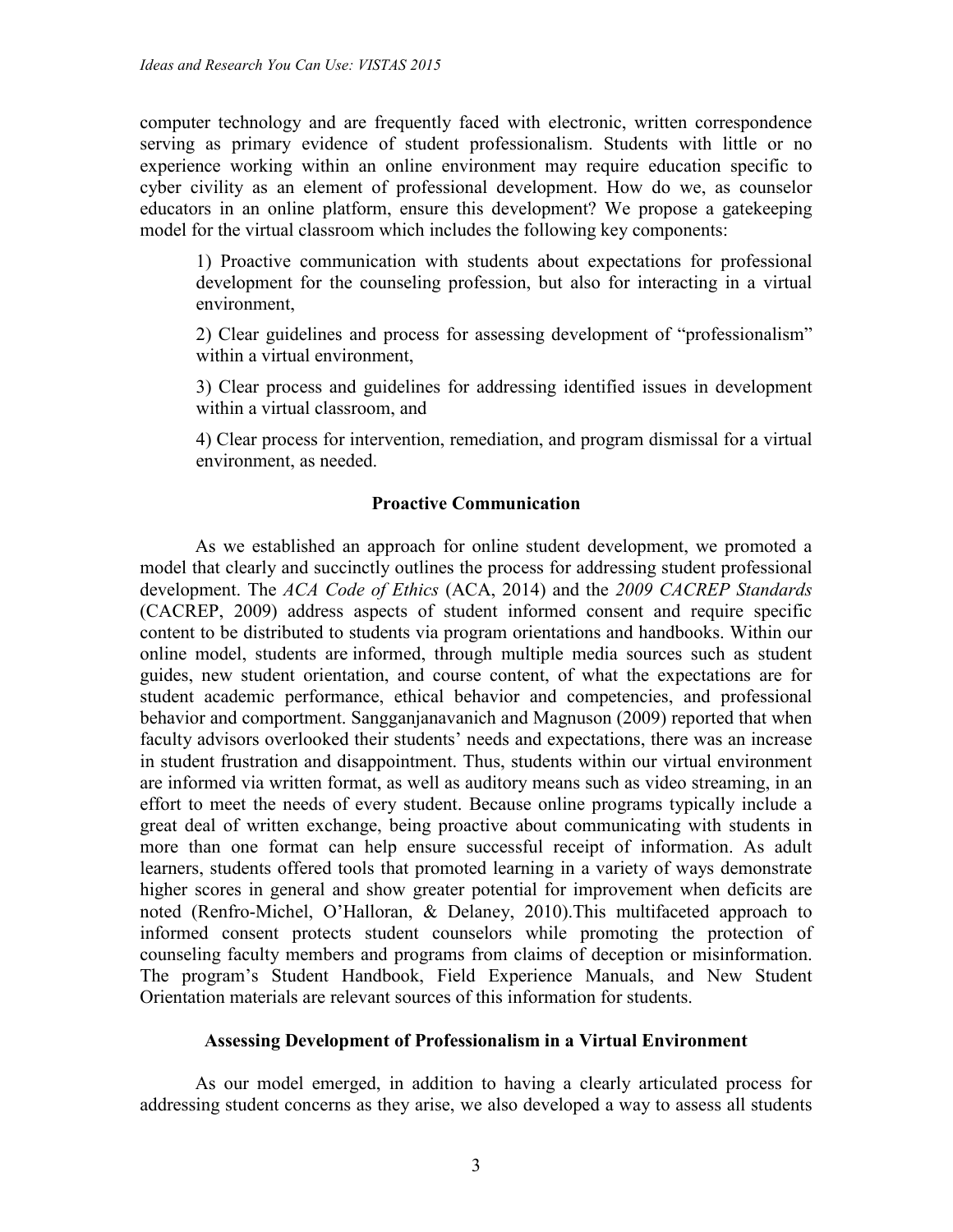at multiple points throughout the program. Developmental models have the potential to provide a theoretical justification for presenting material in a particular order or with a particular teaching and learning style based on the level of the counseling graduate student (Granello & Hazler, 1998). Conducting benchmark assessments at key points in the program for all students can provide information about each student's professional development. Within a virtual environment, this provides a concrete opportunity to assess a student's professional comportment which is critical as the daily, face-to-face interaction that occurs within a traditional classroom is frequently limited to asynchronous written exchange. Assessing professional development, such as the students' capacity to relate to peers and faculty in a respectful manner, the capacity to demonstrate appropriate self-control in interpersonal relationships, relating to all others with an attitude of dignity and respect, and academic integrity, are ways to illuminate any need for student remediation. In a virtual environment, student development assessment is conducted at key points, such as with ethics courses, multicultural courses, prepracticum courses, and fieldwork courses, and can help program faculty determine if all students are developing the key professional and ethical behaviors consistent with becoming a professional counselor. These assessments fall on a 3-point Likert scale  $(0 =$ Inconsistent,  $1 =$  Slightly,  $2 =$  Consistent). Faculty are asked to rate students on factors such as engagement, accountability, awareness, self-control, and bias as it relates to their interactions in the virtual classroom. The assessment includes items such as, "the student is aware of her/his own belief systems, values, and limitations and they do not actively affect his/her professional work."

Our institution uses a data management system to collect and review student development assessments as well as other key assessments of student progress. Faculty who teach the courses where student development assessments will occur go into the system during week 8 of the course and complete the student development assessment for each student in their course. If a faculty member rates an individual student as either a "0" or "1" on any of the key indicators, they are asked to also submit a student concern form detailing the area of growth needed. This leads to individual follow-up and support of the identified student to ensure that his/her growth area is addressed and supported. These assessments also occur during residency and field experience and can lead to a more involved student development plan if the identified behavior requires a more focused intervention.

#### **Clear Process for Addressing Identified Issues in a Virtual Environment**

Problems with student development and behaviors do certainly occur in counseling programs. The very nature of training to be a counselor often means that student issues including resistance to feedback, transference, or burnout can be triggered causing potential impairment (Roach & Young, 2007). Program faculty and leadership must be prepared to closely follow the identified and published plan for addressing student development concerns (Lee & Cashwell, 2002). However, virtual classrooms are ripe with potential for inappropriate written exchange to take place during scholarly discussions or e-mail exchanges with faculty and peers. Gatekeeping in the virtual environment may include addressing the students' emotional reactions. For example, due to a perceived sense of anonymity in the virtual environment, students may be quicker to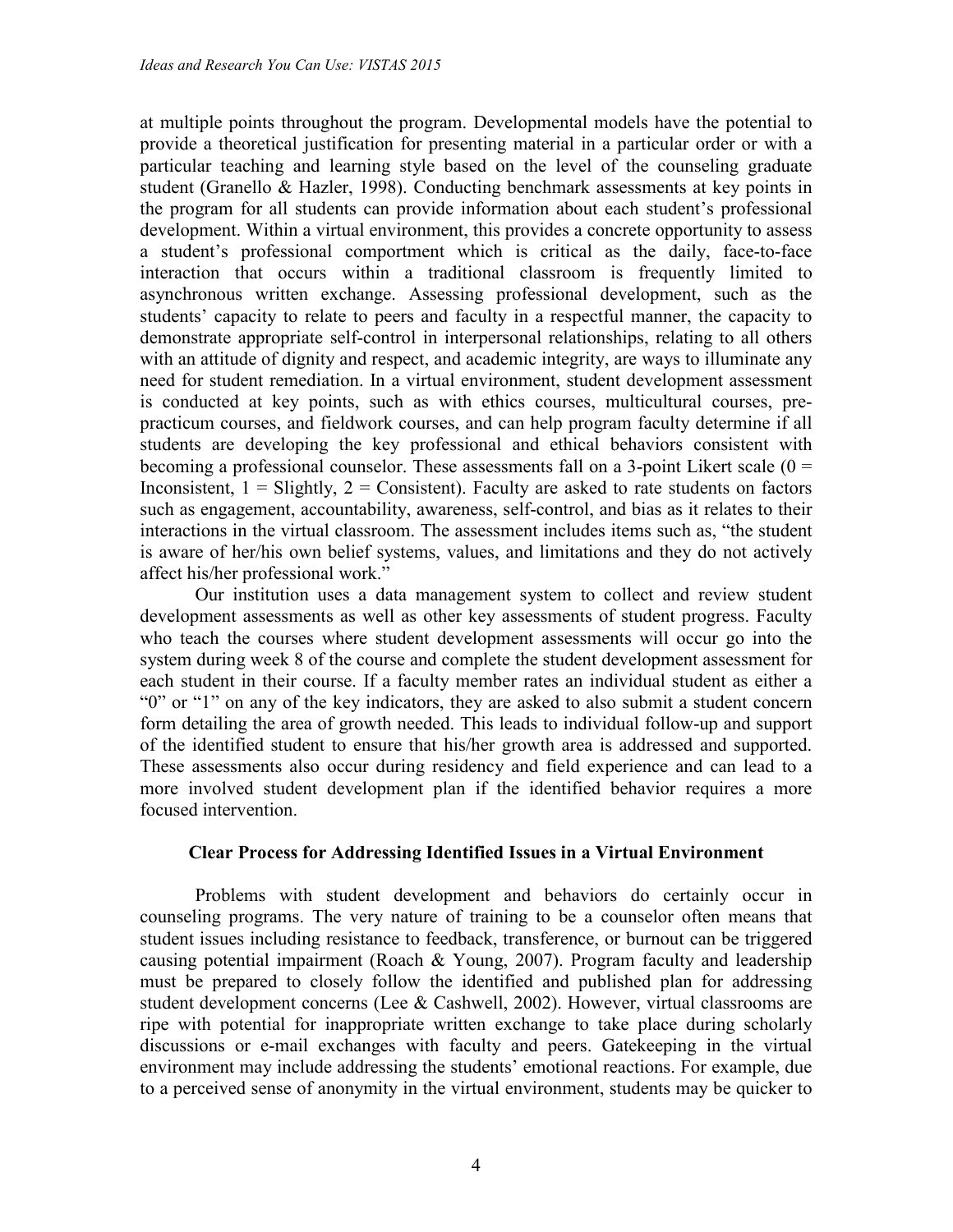send an emotionally reactive e-mail. Thus, students may be less likely to delay their responses. Additionally, students in a virtual classroom may also need support being intentional with their content within the online classroom.

#### **Clear Process for Intervention, Remediation, or Dismissal in the Virtual Environment.**

At the time a concern arises, students should be notified that a concern is present, and the faculty involved should begin clearly documenting their steps taken in communication of the concern, identification of remediation steps, tracking of progress of completion of the steps, and documentation of noted outcomes including next steps. This portion of the process mirrors that of a land-based environment; however, the issues often reflect challenges specific to online communication such as a need to teach virtual literacy skills. Brown (2013) identified several gatekeeping models that have been used in counseling programs. Those identified as most effective included clearly articulated processes and policies. The online environment may also call for creativity in remediation plans such as using technology (e.g., Adobe connect or Skype) in order to facilitate synchronous, personalized communication with students. Students have a right to a fair process, including an appeal process if the student feels the outcome does not justly resolve the issue (Rust, Raskin, & Hill, 2013).

#### **Procedural Fairness**

According to Rust et al. (2013), any implemented remediation plan related to student concerns must include consideration of cultural factors as well as opportunities for students to fully engage in the remediation process. Students have a right to procedural fairness during any remediation process, which must be balanced against the program's responsibility to protect the welfare of the public. McAdams and Foster (2007) stated that for procedural due process to exist, "remedial actions and expectations must be clearly defined in advance of their execution, receive distinct faculty supervision, be regularly evaluated and be thoroughly documented" (p. 6).There are many resources available for counselor educators and supervisors to support students in a remediation process; however, the focus of many of these resources is on how to conduct a dismissal rather than what specific steps are necessary to remediate counseling students (Henderson & Dufrene, 2011). For counselor educators, the lack of clearly stated procedural process for remediation places the university at risk for litigation and may leave the student feeling a sense of fear and shame. Remediation issues in the virtual environment may be most easily dealt with when faculty take a proactive rather than a reactive approach to remediation and puts in place preventative measures throughout their program to support the positive professional development of students (Rust et al., 2013). Programs that clearly communicate expectations from the start of the program, and reinforce the expectations throughout the program provide students with ongoing opportunities to develop an appropriate professional counselor or counselor educator identity. Providing students with education specific to how to be successful in a virtual environment is a critical responsibility for online programs. In addition, programs that utilize ongoing assessments of student professional development at key points in the program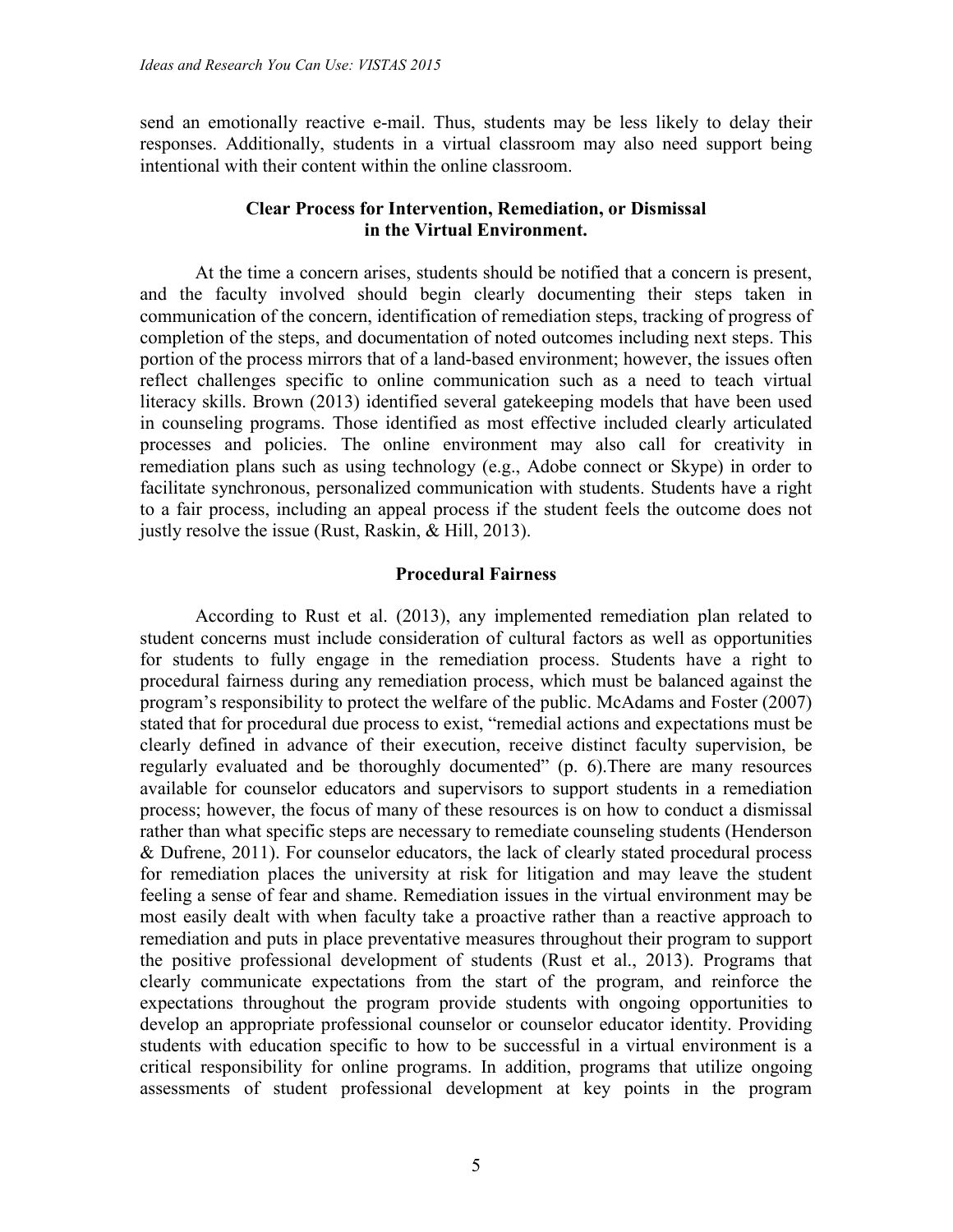demonstrate being proactive in their approach to fostering positive professional development (Rust et al., 2013).

In an examination of problematic behaviors in counselor education programs, Brown (2013) looked at domains of behavior routinely assessed by CACREP-accredited counseling programs. These included professional competency, professional responsibility, professional maturity, and professional integrity. The majority of programs in Brown's study (72%) had a clearly identified stage model of remediation if problematic behaviors were identified through various assessment processes.These authors propose that it is imperative that programs have an intentionally designed remediation process. Online programs are charged with including information specific to the expectations of professional comportment within a virtual community. Further, the remediation process must be easily accessible within a virtual environment and clearly written within the program's policies and procedures. Thus, programs must be aware of their resources and have a clear understanding of how they will track results. Programs need to ask themselves, "Are students informed of expectations and consequences? Do students have an opportunity to present their side of the story? And what constitutes adequate documentation?"

#### **Case Illustrations Utilizing the Proposed Student Development Model**

**Case Study One.** James is a student enrolled in an online graduate degree program in marriage, couple, and family counseling program. James is required to participate in two, 1 week long face-to-face trainings, or residencies, where he will be required to demonstrate the application of prescribed skills. During participation at his second residency, James displays inappropriate interpersonal exchanges with his student colleagues. The other members of his cohort complain that he is rude and condescending and James complains that they are all "young and ignorant." The cohort faculty member addresses the issue with James who is appropriate and agreeable with the faculty member but continues the inappropriate exchanges with his colleagues when the faculty member is not present. The other students are actively complaining about the disruption to their learning experience. Though James expressed a willingness to make adjustments to the faculty member, the complaints from other students have continued and the faculty member must determine how to proceed.

This particular case study has implications on a number of levels. First, the student in question, James, is demonstrating a lack of professional comportment. The disrespect that is demonstrated towards his colleagues suggests that he has a lack of insight about appropriate interpersonal communication as well as an absence of concern about how he is perceived by others. Secondly, this student has expressed a willingness to alter the behavior yet has allegedly only changed the behavior around the faculty member.

Additionally, because this issue is occurring within a residency experience, a number of other students are impacted. The disruption to the student learning experience elevates this student issue to one of great concern. The faculty member has a responsibility to James as well as the other students to make an effort to remediate James' inappropriate behavior. The faculty member elects to include a student development representative in the next phase of intervention. This allows the cohort leader to further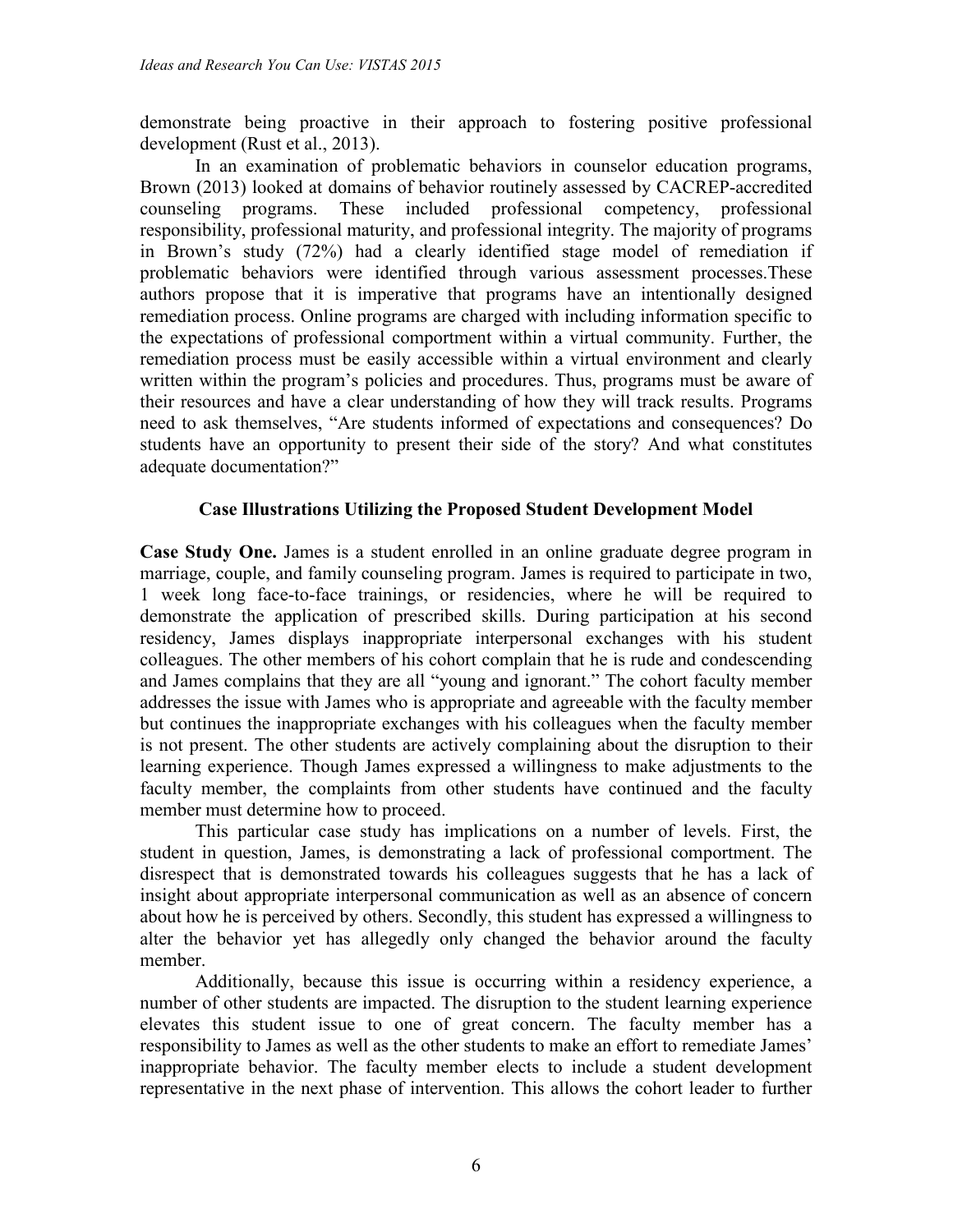address the issue while also adding support for the faculty member. A clearly identified remediation plan for James could be developed and implemented by the student development representative. This could include components such as writing a selfreflective piece, reading and reflecting on professional literature relevant to the situation, or developing a videotape after the residency of an interaction with a peer demonstrating appropriate and respectful behavior. Regardless of the remediation implemented, documentation and follow through with James are key to determining if the problematic behaviors have been adequately addressed. According to Rust et al. (2013), remediation plans must specifically identify evaluation criteria, specific goals, activities that can be assessed, the person responsible for overseeing the plan, and criteria to determine if the plan was successful.

**Case Study Two.** Elaine is a second-year student in a master's level counseling program. She is entering her Practicum Field experiences class. One of the requirements for students is attending one hour of faculty supervision each week. Elaine gets off work at 5 p.m. CST. The supervision call begins at 5 p.m. CST. Thus, Elaine is 15-20 minutes late each week for the call. At the end of the quarter, Elaine is surprised to learn that her faculty member has given her an Unsatisfactory for the supervision call requirement. Elaine is upset and appeals to the director of the program because she attended every session.

This case immediately calls into question the communication between the faculty member and the student. The information provided suggests that the faculty member did not adequately communicate the expectations for supervision attendance. This example reinforces the need to clearly communicate expectations and best practice would include not only providing these expectations in writing, such as a syllabus, but also verbally as part of an orientation to the course. Clear expectations and formative feedback could have completely eliminated this issue. While the student's tardiness may have come across as a lack of professionalism, the faculty member has an obligation to communicate expectations as well as fully inform the student of potential consequences should the minimum requirements of the course not be met. This is a prime example of taking a proactive approach to student development as opposed to simply being reactive to student behavior.

**Case Study Three.** Veronica is a second-year counseling student. She receives a class assignment to study vulnerable populations. Veronica receives "ex-offenders." Veronica posts in the virtual classroom that she could not work with this population. After ongoing dialog in the discussion board among and between the faculty and students regarding the decision-making process for referring clients, Veronica's professor contacts her via phone out of concern for Veronica's high level of resistance to working with this population. Ultimately, Veronica states she is not worried anymore about the assignment because her husband will help her through it. The faculty member, concerned by Veronica's obvious emotional reaction to the material, shared the incident with the program director who requests a meeting. The program director addresses her concerns and ultimately requires Veronica to seek her own personal counseling. Veronica now feels a great deal of shame and is concerned about her reputation as a student and whether other faculty members will now feel comfortable writing her a letter of recommendation?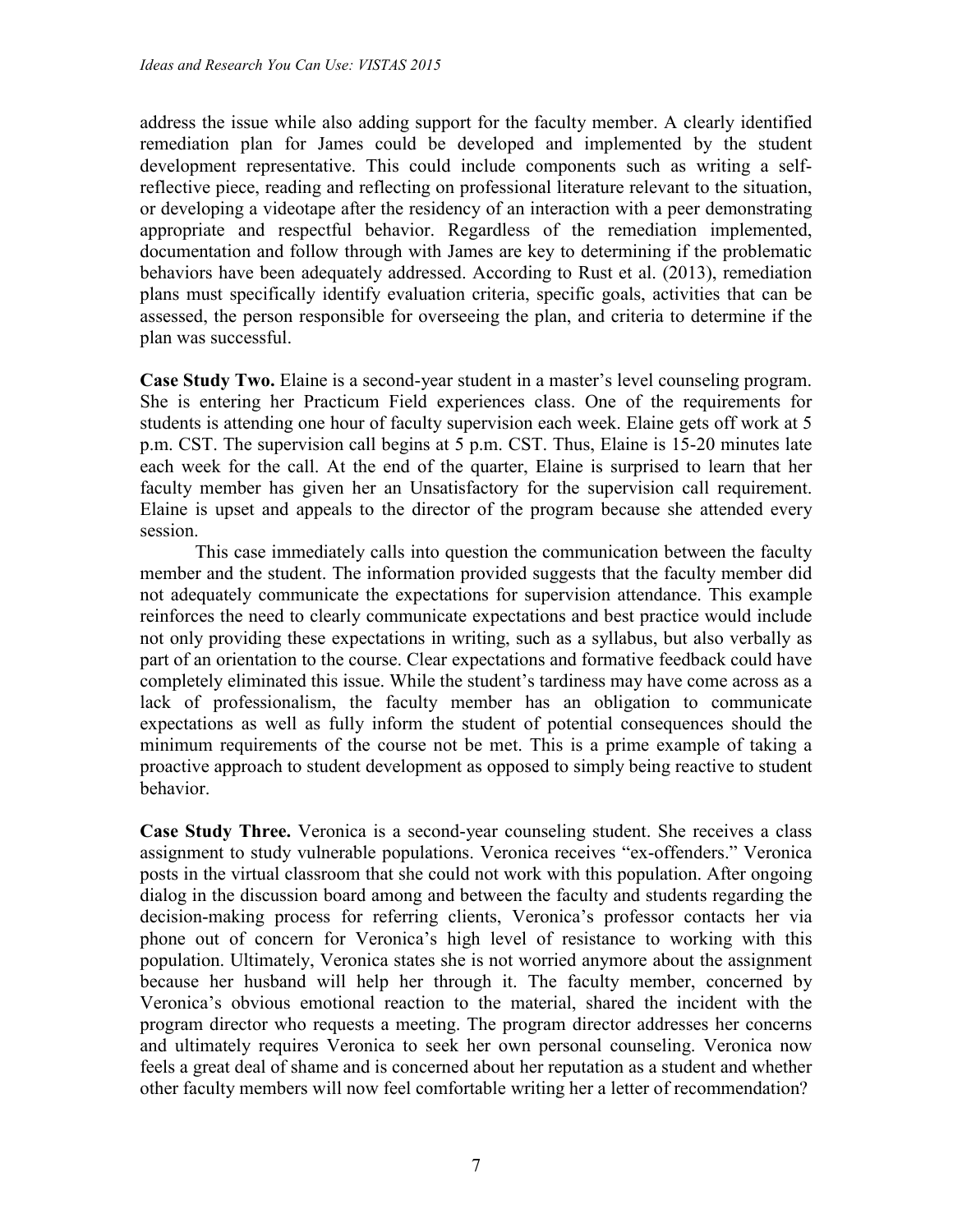Again, this case study provides an example of the complexity of issues that must be confronted when working with student development issue**s.** However, this experience can serve as an opportunity for being proactive. This case study reinforces the need for clearly outlined expectations and practices, which could serve to reassure the student and normalize the process.

#### **Student Comportment**

There have been several suggestions in the literature about possible remediation interventions. Personal counseling, a greater degree of supervision, a leave of absence, retaking course work, completing a special project outside of course work and an individualized professional development plan are all interventions that could be used to address professional development and comportment issues (Biaggio, Gasparikova-Krasnec, & Bauer, 1983; Henderson & Dufrene, 2011; Kress & Protivnak, 2009; McAdams & Foster, 2007; Russell & Peterson, 2003).

The *ACA Code of Ethics* (2014) addresses remediation concerns for supervisors and counselor educators; however, the code does not provide specifics about how to engage in a remediation process. Sections F.5.b and F.9.b of the ACA ethics code refer to the remediation process within an evaluative context. Section F.9.c contains the only clear directive that counselor educators should provide a referral for personal counseling should this be part of the students' remediation plan.

#### **Best Practices Within a Virtual Environment**

It is inevitable that some students will be admitted to counselor education programs that ultimately require remediation or dismissal from the program as evidenced by the case studies. There are a number of best practices for use when these problems occur. The primary emphasis is on the student's well-being. It is imperative that faculty involved in remediating or dismissing a student must maintain the student's confidentiality as much as possible and safeguard the student's fair process rights (Frame & Stevens**-**Smith, 2011). While an ethical obligation exists to assist students in seeking remediation efforts when needed (ACA, 2005, F.5.b), ethical responsibilities to the student can be promoted by clear expectations delivered through more than one method and inclusive of information specific to the online environment, remediation alternatives available to meet the needs of each student, and a clear monitoring process.

A second best practice approach relates to how faculty evaluate professional comportment when a student earns high scores on academic assignments. Faculty are frequently cautious in this area because written examinations are considered objective data whereas behavioral observation may be considered subjective (Frame & Stevens**-**Smith, 2011). The combination of possible legal action and personal recrimination may help explain faculty's reluctance to evaluate students' interpersonal qualities. However, difficulties in this area may be partially eliminated by a well-documented monitoring process and being proactive about assessing professional comportment with consideration for the context of virtual exchange.

A third best practice relates to future clients, students, or supervisees of the student. Counselor educators have an ethical (ACA, 2014) and possible legal (Custer,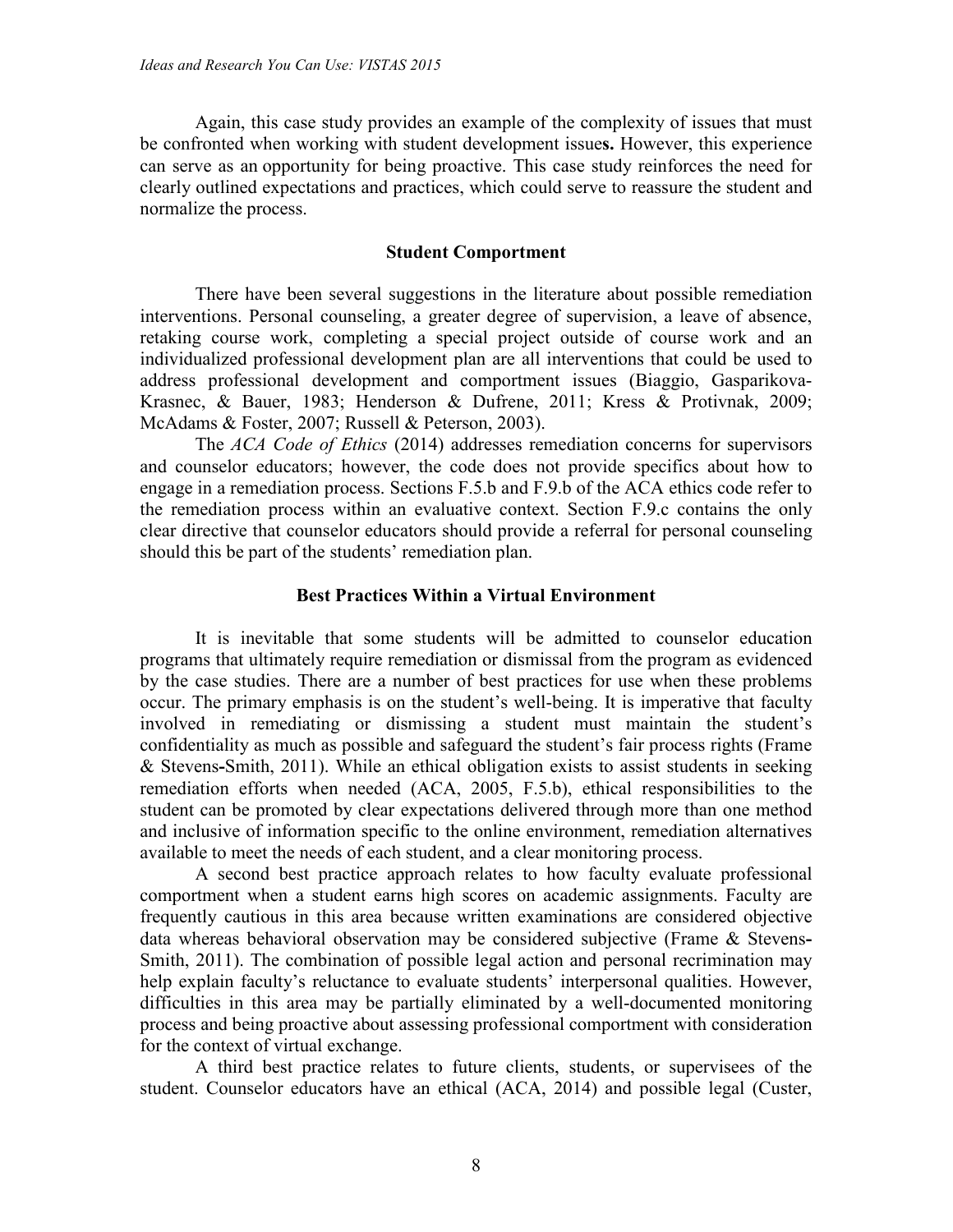1994) responsibility to their students, supervisees, and student counselors' clients to make sure that they receive superior services and are protected from harm. There are several important issues to consider when examining the legal implications of a counselor-training monitoring process. The most important is fair process. Fair process must be considered when developing monitoring and dismissal procedures including setting clear expectations, giving students adequate notice when problems arise, and the opportunity for a formal hearing. The vast majority of cases brought against universities for dismissal base the lawsuit on denial of due process (Frame & Stevens**-**Smith, 2011).

One recent case where the university's process was called into question was *Julea Ward v. Board of Regents of Eastern Michigan University* (*Ward v. Polite*, 2012). Ms. Ward, a student in the counseling program at EMU, requested that a newly referred client she was to work with in her practicum be referred out as she was unable to work with this client given her Christian beliefs (*Ward v. Polite*, 2012). Her supervisor did refer the client but also brought disciplinary action against Ms. Ward for discrimination under the *ACA Code of Ethics* related to non-discrimination (ACA, 2014, Section C.5). This ultimately resulted in Ms. Ward's dismissal from the program. Ms. Ward brought a lawsuit against the program claiming that the University discriminated against her based on her religion and violated her rights to free expression, due process, and equal protection (*Ward v. Polite*, 2012). While the original ruling upheld EMU's right to establish the curricular requirements for its program based on the *ACA Code of Ethics*, the appeal in the case resulted in a reversal of the original finding and remanding the case back to a district court. The appeals decision identifies, among other transgressions by the counseling program that Ms. Ward was not afforded a clear process for evaluating and remediating her actions before being expelled (*Ward v. Polite*, 2012). While the case has since been settled, it serves as a valuable reminder to counselor training programs that having clear and documented process, procedures, and opportunities for due process is paramount. For online programs, these processes must also include the expectations regarding code of conduct specific to virtual worlds.

Although one of the goals of counselor training programs is to produce competent, effective professionals, counselor educators' and supervisors' first priority must be to ensure that clients, supervisees, and students are protected from harm. It is critical, therefore, to implement clearly defined monitoring and dismissal procedures that incorporate the demands of the *ACA Code of Ethics*, the *2009 CACREP Standards,* and fair process. Teaching students' cyber civility at the onset of program enrollment and providing tools specific to maximizing success in a virtual environment is the specific responsibility of online counselor educators and supervisors. By taking a proactive rather than reactive approach to student comportment concerns in the virtual environment, both as an intervention and in policy design, online counseling programs can systematically address and support such concerns.

In conclusion, proactive communication in a virtual environment includes an intentional awareness to the needs of the distance-based student. This includes using multiple communication methods, such as video streaming and written instruction provided in multiple locations within the virtual community. Online institutions need to develop clear guidelines and processes for assessing development of "professionalism." One way to address this is by asking faculty to rate students on factors such as engagement, accountability, awareness, self-control, and bias as it relates to their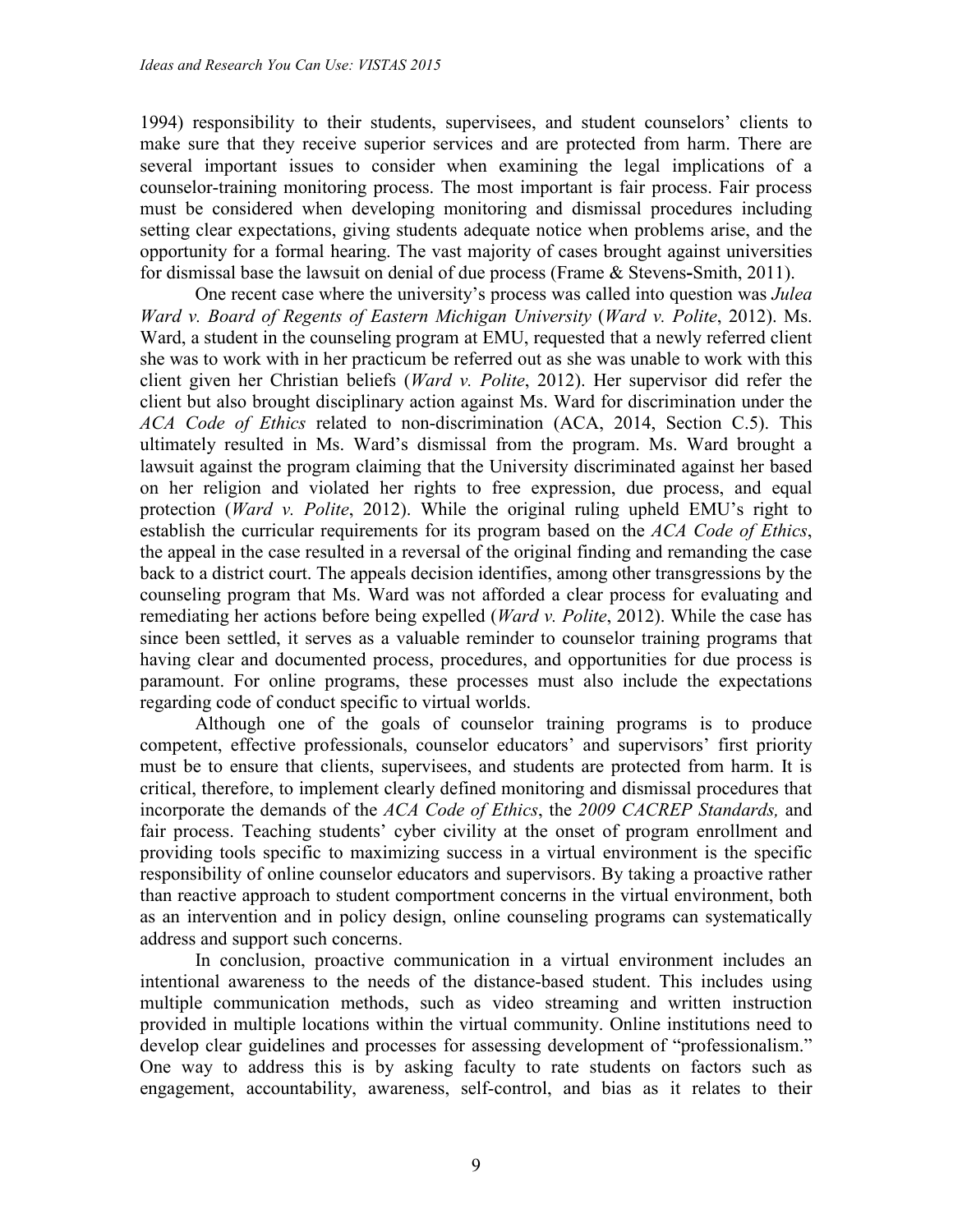interactions in the virtual classroom.

Additionally, clear process and guidelines for addressing identified issues in development within a virtual classroom are needed. This may include helping students learn to delay their digital responses when they are emotional reactive, or being more intentional with their content within the online classroom. Finally, a clear process for intervention, remediation, and program dismissal are needed for a virtual environment. Virtual learning communities must provide code of conduct expectations that acknowledge and support the specific needs of students in a virtual environment.

#### **References**

- Allen, I. E., & Seaman, J. (2008). *Staying the course: Online education in the United States*. Needham, MA: Sloan Consortium.
- American Counseling Association. (2014). *ACA code of ethics.* Retrieved from http://www.counseling.org/Resources/aca-code-of-ethics.pdf
- Biaggio, M. K., Gasparikova-Krasnec, M., & Bauer, L. (1983). Evaluation of clinical psychology graduate students: The problem of the unsuitable student. *Professional Practice of Psychology*, *4*(1), 9–20.
- Brown, M. (2013). A content analysis of problematic behavior in counselor education programs. *Counselor Education and Supervision*, *52*, 179–192.
- Council for Accreditation of Counseling and Related Educational Programs. (2009). *2009 CACREP standards*. Alexandria, VA: Author.
- Custer, G. (1994, November). Can universities be liable for incompetent grads? *APA Monitor*, *25*(11), 7.
- Frame, M., & Stevens-Smith, P. (2011) Out of harm's way: Enhancing monitoring and dismissal processes in counselor education programs. *Counselor Education and Supervision*, *35*(2), 118-129. doi: 10.1002/j.1556-6978.1995.tb00216.x
- Granello, D, & Hazler, R. (1998). A developmental rationale for curriculum order and teaching styles in counselor education programs. *Counselor Education and Supervision*, 38(2), 89–105. doi: 10.1002/j.1556-6978.1998.tb00561.x
- Henderson, K. L., & Dufrene, R. L. (2011). *Student remediation: Practical considerations for counselor educators and supervisors*. Retrieved from http://counselingoutfitters.com/vistas/vistas11/Article 45.pdf
- Kress, V. E., & Protivnak, J. J. (2009). Professional development plans to remedy problematic counseling student behaviors*. Counselor Education and Supervision, 48,* 154–166.
- Lee, R., & Cashwell, C. (2002). Ethical issues in counseling supervision: A comparison of university and site supervisors. *The Clinical Supervisor*, 20, 91–100
- McAdams, C., & Foster, V. (2007). A guide to just and fair remediation of counseling students with professional performance deficiencies. *Counselor Education & Supervision*, *47*, 2–13.
- Mikos, A., & Akos, P. (2005). CACREP's relevance to professionalism for school counselor educators. *Counselor Education and Supervision*, *45*(2), 145–158.